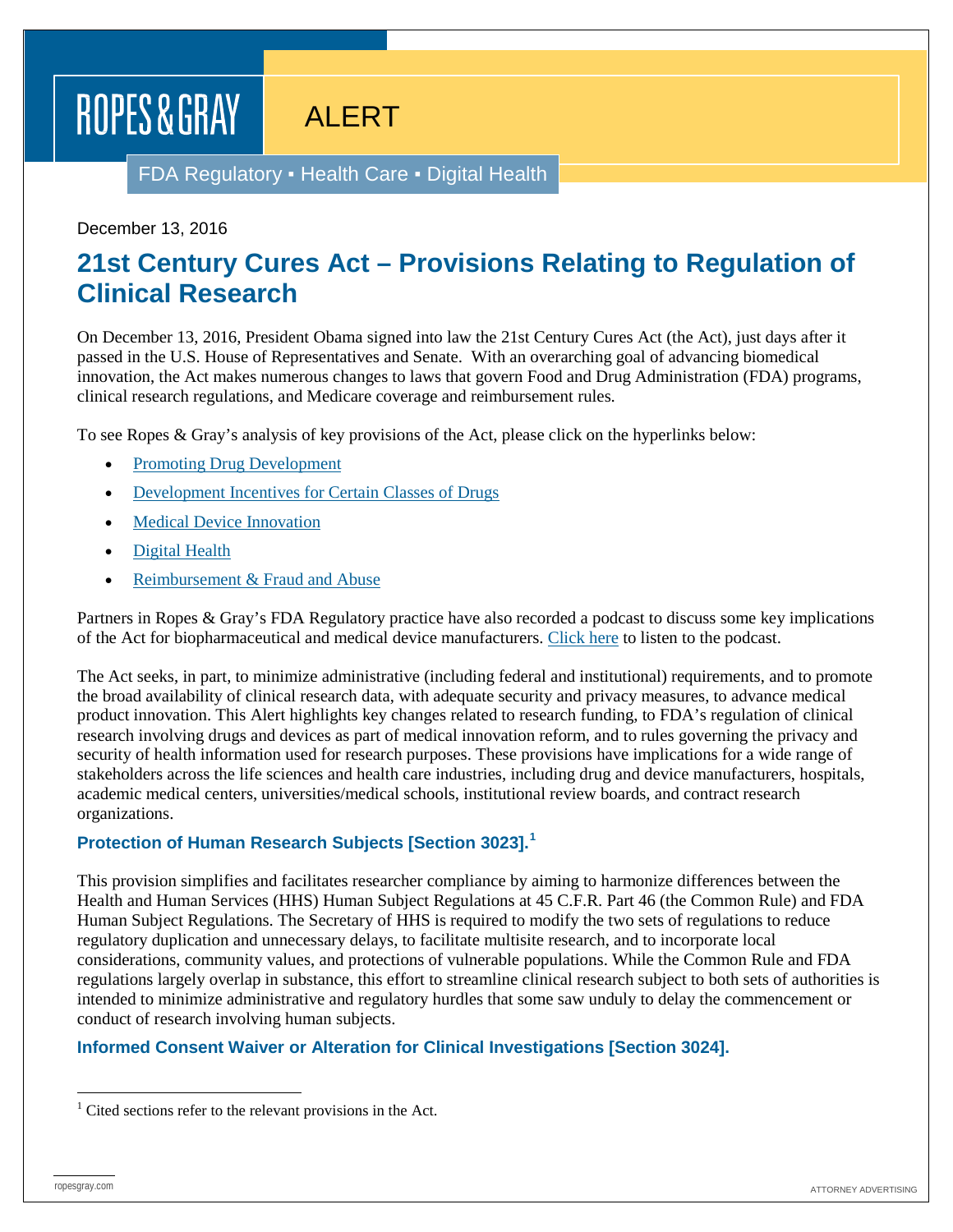# ROPES&GRAY

December 13, 2016

ALERT | 2

This provision modifies the investigational drug and device statutory authorities to allow for waiver or alteration of informed consent if the proposed clinical testing poses no more than minimal risk to human subjects, and includes appropriate safeguards to protect subjects' rights, safety, and welfare. Prior to the Act, HHS Human Subject Regulations permitted an IRB to waive or alter informed consent for certain low-risk research, while the Federal Food, Drug, and Cosmetic Act (FDCA) did not contain a similar provision. Now, Congress has removed the statutory barrier and authorized FDA to permit an IRB to waive or alter informed consent for FDA-regulated minimal-risk research if the subjects are protected adequately. The nature of the safeguards is not described in the provision, but FDA may adopt in whole, or in large part, the protections contained in the Common Rule, such as the requirement that the waiver or alteration not adversely affect the rights and welfare of the subjects, that the research could not practicably be carried out without the waiver or alteration, and that, whenever appropriate, the subjects will be provided with additional pertinent information after the study ends.

#### **Central Institutional Review Boards for Medical Device Studies [Section 3056].**

This provision removes the statutory requirement that medical device clinical investigations be overseen by a "local" IRB. By striking "local," this provision allows all clinical trials of FDA-regulated medical products to be overseen by a central IRB, as is permitted for drug and biological product studies.<sup>[2](#page-1-0)</sup> Oversight of a multicenter clinical study of a medical device by a single, central IRB, in contrast to multiple local IRBs, may expedite the review and approval process by minimizing administrative burdens, costs, and delays.

#### **Beau Biden Cancer Moonshot and NIH Innovation Projects [Section 1001].**

The Act promotes an expanded role of the NIH in funding high-risk research with the potential to lead to medical breakthroughs by providing a significant funding boost of nearly \$4.8 billion over ten years to the NIH for certain specific initiatives. In particular, the Act allocates \$1.8 billion for Vice President Joe Biden's Cancer Moonshot to accelerate cancer research; \$1.455 billion for President Obama's Precision Medicine Initiative, which focuses on individualized treatment approaches; \$1.511 for the Brain Research Through Advancing Innovative Neurotechnologies (BRAIN) Initiative; and \$30 million for clinical research to advance regenerative medicine using adult stem cells. The Act attempts to ensure accountability in the expenditure of such funds by requiring a work plan and annual report. This gives the NIH the power to invest significantly in medical innovation, offering researchers at universities and medical centers opportunities for further research grants toward research on cancer, neurobiology, and genetic medicine.

#### **Reducing Administrative Burden for Researchers [Section 2034].**

The Act aims to harmonize regulations and policies across research funding agencies to minimize administrative burden. The Act directs HHS to lead a review by research funding agencies of all regulations and policies related to the disclosure of financial conflicts of interest and to implement measures to reduce administrative burdens on researchers. The most recent regulatory revisions, in 2011, included requirements for investigators to disclose financial conflicts of interest in public presentations of NIH-funded clinical research results and to request addenda to previously published presentations. This provision requires HHS, within two years of enactment, to review and harmonize all such regulations and policies in order to reduce administrative burdens on researchers, including through revisions to reporting timelines and updates to NIH training modules, as appropriate. NIH also will be required to implement measures reducing the administrative burdens related to monitoring of sub-recipients of NIH grants, such as considering exemptions from sub-recipient monitoring requirements and implementing alternative grant structures that obviate the need for sub-recipient monitoring. The Act also requires the Commissioner of the FDA, the Secretary of HHS and the Secretary of Agriculture to review and revise regulations and policies governing the care and use of laboratory animals in order to reduce administrative burden on investigators. These changes would provide incentives that have the potential to decrease research and drug development costs for NIH funding recipients.

<span id="page-1-0"></span><sup>&</sup>lt;sup>2</sup> See **[FDA Guidance](http://www.fda.gov/downloads/RegulatoryInformation/Guidances/UCM127013.pdf)** on "Using a Centralized IRB Review Process in Multicenter Clinical Trials" (March 2006).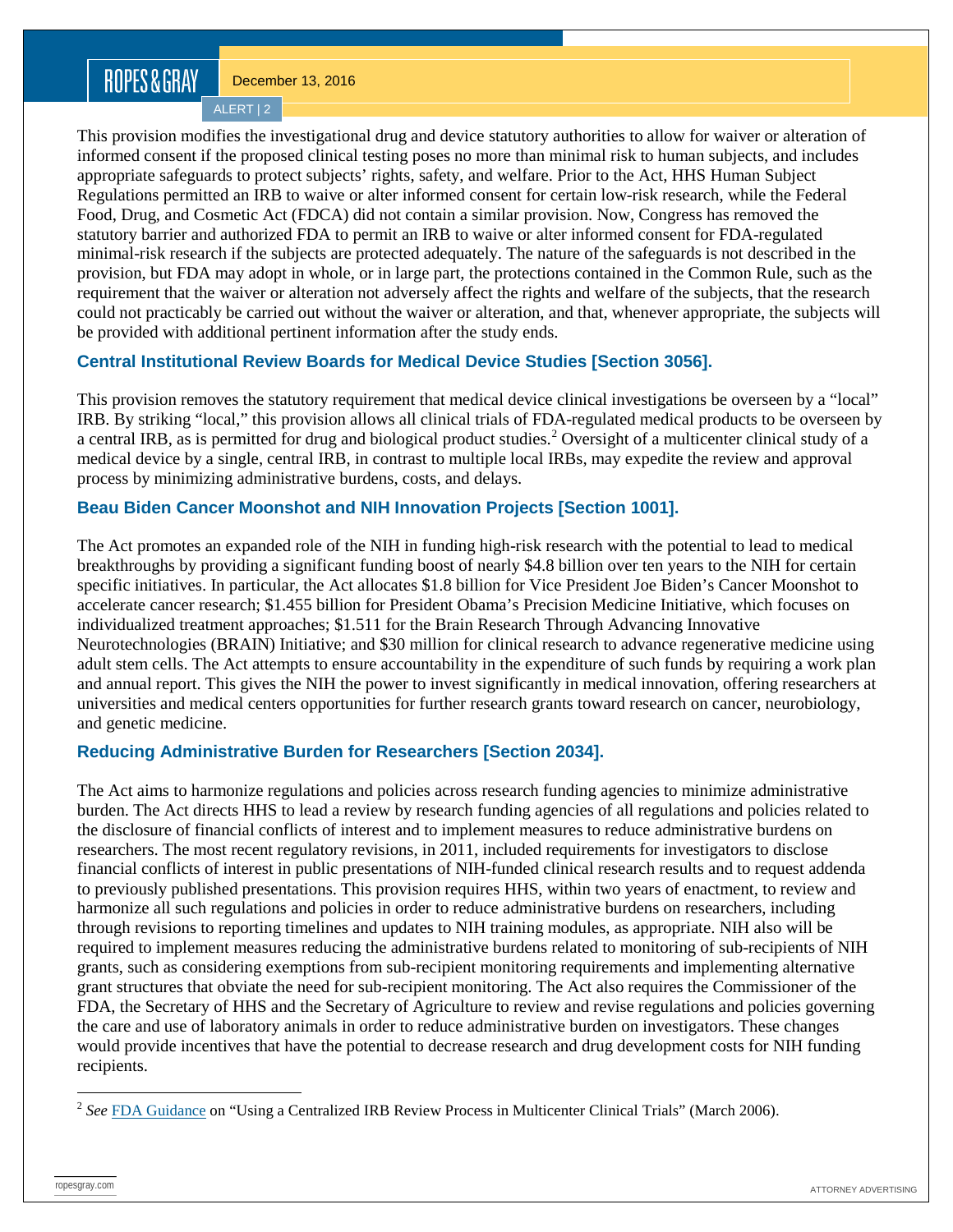ALERT | 3

### **Collaboration and Coordination to Enhance Research [Section 2038].**

The Act encourages collaboration between NIH-funded clinical research projects, allowing for an increased number of subjects studied and utilization of diverse study populations, and increasing accountability for national research institutions to include diverse populations in clinical research. It calls on the NIH, when assessing research priorities, to include data on study populations of clinical research that specifies the inclusion of women, minority groups and relevant age categories; that is disaggregated by research area, condition, and disease categories; and that is to be made publicly available on the NIH website. The NIH must also ensure that national research institutes and national centers foster collaboration between clinical research projects that conduct research involving human subjects and collect similar data, and encourage such collaboration to allow for increased numbers of subjects and utilization of diverse populations. This provision also increases the reporting obligations for national research institutions, requiring triennial (instead of biennial) reports to include the number of women and minority groups included as clinical research subjects.

## **Accessing, Sharing, and Using Health Data for Research Purposes [Section 2063].**

The Act requires HHS to issue guidance clarifying that the HIPAA Privacy Rule does not prohibit remote access to health information for research purposes as long as applicable security and privacy safeguards are maintained and the PHI is not copied or otherwise retained by the researcher. It also requires HHS to issue guidance regarding authorizations for "future research purposes." In addition to a sufficient description of the research purposes, such an authorization must include a specific expiration date or event, or provide instructions on how the authorization may be revoked. The Act also establishes a working group to study and report on whether the uses and disclosures of PHI for research purposes under HIPAA should be modified to allow greater availability of PHI while protecting individuals' privacy rights.

### **Privacy Protection for Human Research Subjects [Section 2012].**

In an attempt to promote greater participation in research, the Act strengthens privacy protections for individuals participating in research projects in which sensitive information is collected, including research on mental health and research on the use and effect of alcohol and other psychoactive drugs. Under existing law, HHS (acting through NIH) may issue, in its discretion, "certificates of confidentiality" that protect investigators and institutions from being compelled to release names or other identifying information of research subjects in connection with federal, state, or local civil, criminal, administrative, legislative, or other proceedings. (HIPAA does not provide such protection, as it generally permits disclosure of PHI in the course of judicial or administrative proceedings.) The Act strengthens the existing protections by (i) *requiring* HHS to issue such certificates in connection with all federally funded research involving the collection of identifiable sensitive information (non-federally funded researchers will be permitted to apply for such certificates, which HHS may continue to issue at its discretion), (ii) expanding the universe of protected information to include not just names and other "identifying characteristics"—*e.g.*, an address, social security or other identifying number—but any other information for which there is even a "very small risk, as determined by current scientific practices or statistical methods," of identification (a definition that is similar to the HIPAA standard for de-identification via expert determination), and (iii) clarifying that such information shall not be admissible as evidence or used for any purpose in any lawsuit or other judicial, legislative, or administrative proceeding, except with the individual's consent.

## **Protection of Identifiable and Sensitive Information [Section 2013].**

The Act strengthens privacy protections by preventing use of the Freedom of Information Act (FOIA) to gain access to biomedical information about an individual. The Act allows HHS to protect individual biomedical research data from being disclosed publicly under FOIA requests if there is even a "very small risk" that the data could be used to identify the individual. Any HHS determination to exempt information from disclosure must be made in writing, be accompanied by a statement of the basis for the determination, and be made available to the public in responses to FOIA requests.